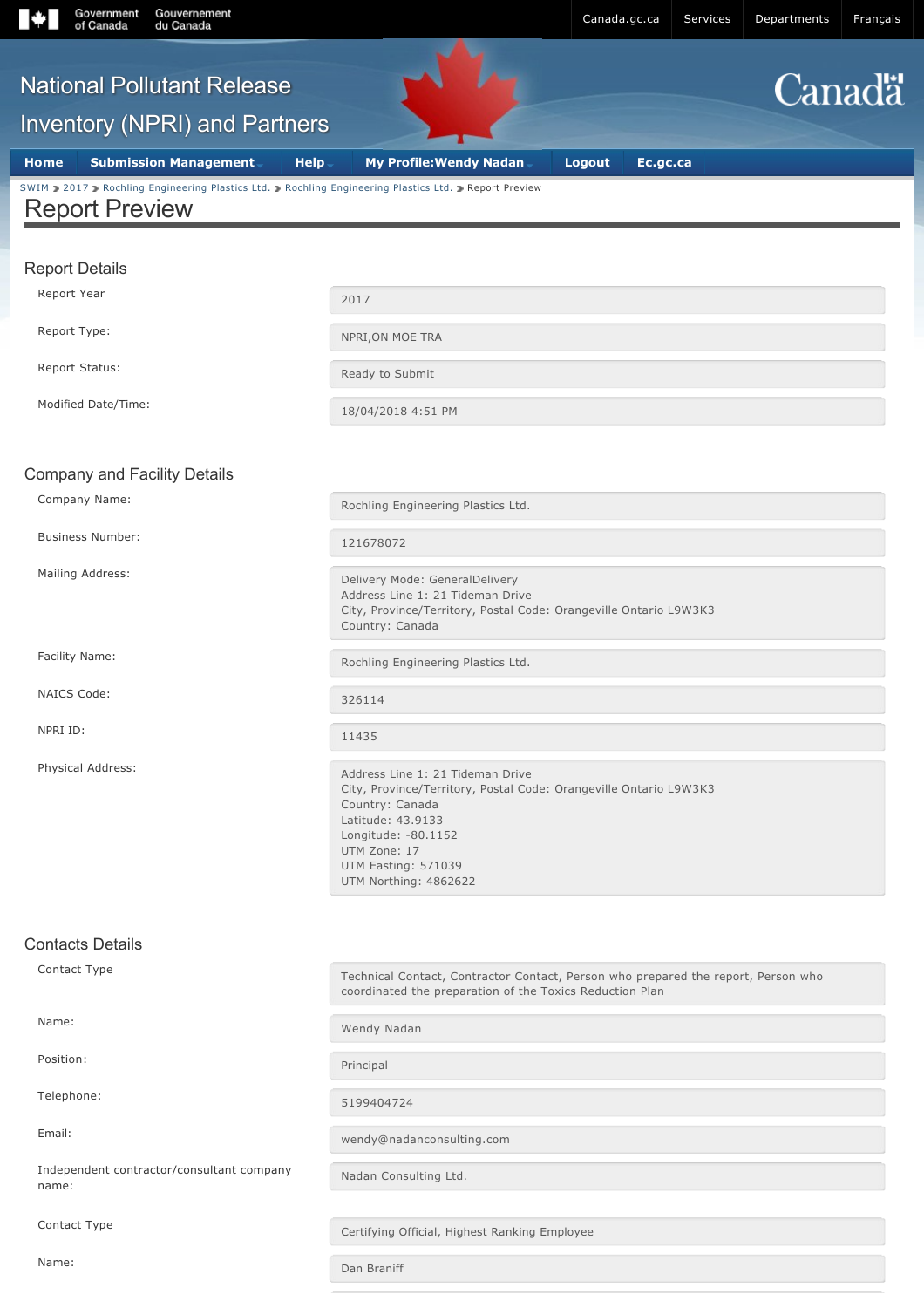| Position:  | Plant Manager                     |
|------------|-----------------------------------|
| Telephone: | 5199415300                        |
| Extension  | 227                               |
| Fax:       | 5199419026                        |
| Email:     | dan.braniff@roechling-plastics.ca |

### General Information

| Number of employees:                                                                                     | 104                                  |
|----------------------------------------------------------------------------------------------------------|--------------------------------------|
| Activities for Which the 20,000-Hour Employee<br>Threshold Does Not Apply:                               | None of the above                    |
| Activities Relevant to Reporting Dioxins,<br>Furans and Hexacholorobenzene:                              | None of the above                    |
| Activities Relevant to Reporting of Polycyclic<br>Aromatic Hydrocarbons (PAHs):                          | Wood preservation using creosote: No |
| Is this the first time the facility is reporting to<br>the NPRI (under current or past ownership):       | <b>No</b>                            |
| Is the facility controlled by another Canadian<br>company or companies:                                  | No                                   |
| Did the facility report under other<br>environmental regulations or permits:                             | No                                   |
| Is the facility required to report one or more<br>NPRI Part 4 substances (Criteria Air<br>Contaminants): | N <sub>o</sub>                       |
| Was the facility shut down for more than one<br>week during the year:                                    | <b>No</b>                            |
| Operating Schedule - Days of the Week:                                                                   | Mon, Tue, Wed, Thu, Fri, Sat, Sun    |
| Usual Number of Operating Hours per day:                                                                 | 24                                   |
| Usual Daily Start Time (24h) (hh:mm):                                                                    | 00:00                                |

# Substance List

| <b>CAS RN</b> | <b>Substance Name</b>       | <b>Releases</b> | <b>Releases (Speciated VOCs)</b> | <b>Disposals</b> | Recvcling | Unit |
|---------------|-----------------------------|-----------------|----------------------------------|------------------|-----------|------|
| $NA - 03$     | Cadmium (and its compounds) | N/A             | N/A                              | N/A              | 0.0590    | kg   |
| NA - 08       | Lead (and its compounds)    | N/A             | N/A                              | N/A              | 0.0440    | kg   |

# Applicable Programs

| <b>CAS RN</b> | <b>Substance Name</b>       | <b>NPRI</b> | <b>ON MOE TRA</b> | <b>ON MOE Reg 127/01</b> | First report for<br>this substance to<br>the ON MOE TRA |
|---------------|-----------------------------|-------------|-------------------|--------------------------|---------------------------------------------------------|
| $NA - 03$     | Cadmium (and its compounds) | Yes         | Yes               |                          | <b>No</b>                                               |
| NA - 08       | Lead (and its compounds)    | Yes         | Yes               |                          | <b>No</b>                                               |

# General Information about the Substance Releases and Transfers of the Substance

| <b>CAS RN</b> | <b>Substance</b><br><b>Name</b> | Was the substance<br>released on-site | The substance will be reported as the sum of<br>releases to all media (total of 1 tonne or less) | 1 tonne or more of a Part 5 Substance<br>(Speciated VOC) was released to air |
|---------------|---------------------------------|---------------------------------------|--------------------------------------------------------------------------------------------------|------------------------------------------------------------------------------|
| $NA - 03$     | Cadmium (and<br>its compounds)  | <b>No</b>                             | <b>No</b>                                                                                        | <b>No</b>                                                                    |
| NA - 08       | Lead (and its<br>compounds)     | <b>No</b>                             | <b>No</b>                                                                                        | <b>No</b>                                                                    |

# General Information about the Substance - Disposals and Off-site Transfers for Recycling

| <b>CAS RN</b> | <b>Substance</b><br><b>Name</b>   | site), or transferred for treatment prior to final tailings and waste rock for the selected<br>disposal | Was the substance disposed of (on-site or off- Is the facility required to report on disposals of<br>reporting period | Was the substance<br>transferred off-site for<br>recvcling |
|---------------|-----------------------------------|---------------------------------------------------------------------------------------------------------|-----------------------------------------------------------------------------------------------------------------------|------------------------------------------------------------|
| NA - 03       | Cadmium<br>(and its<br>compounds) | Yes                                                                                                     | <b>No</b>                                                                                                             | <b>No</b>                                                  |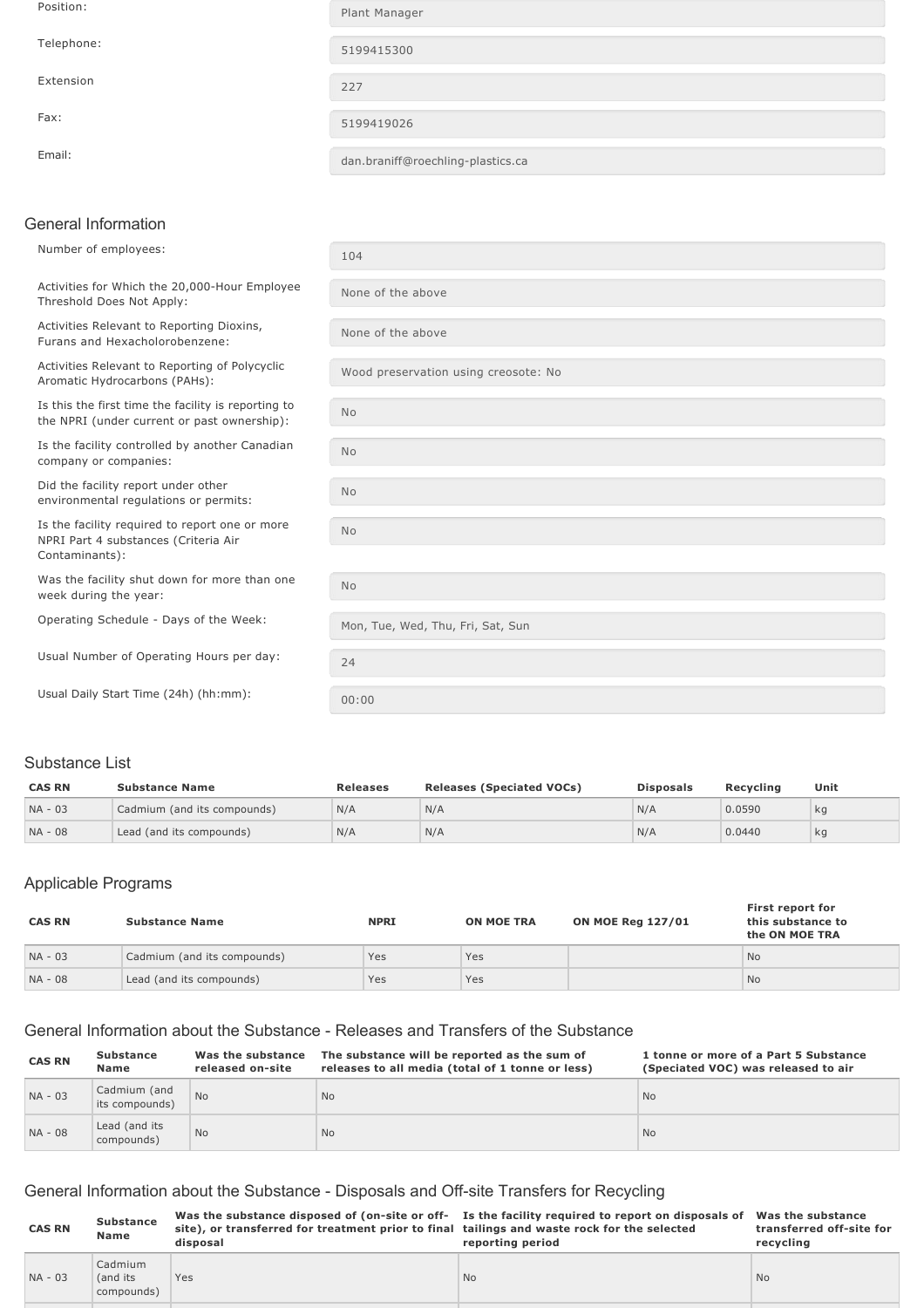| <b>CAS RN</b> | <b>Substance</b>                   | site), or transferred for treatment prior to final tailings and waste rock for the selected | Was the substance disposed of (on-site or off- Is the facility required to report on disposals of Was the substance | transferred off-site for |
|---------------|------------------------------------|---------------------------------------------------------------------------------------------|---------------------------------------------------------------------------------------------------------------------|--------------------------|
|               | Name                               | disposal                                                                                    | reporting period                                                                                                    | recycling                |
| NA - 08       | Lead (and its $Y$ es<br>compounds) |                                                                                             | <b>No</b>                                                                                                           | <b>No</b>                |

## General Information about the Substance Nature of Activities

| <b>CAS RN</b> | <b>Substance Name</b>       | <b>Manufacture the Substance</b> | <b>Process the Substance</b> | <b>Otherwise Use of the Substance</b> |
|---------------|-----------------------------|----------------------------------|------------------------------|---------------------------------------|
| $NA - 03$     | Cadmium (and its compounds) |                                  | As a formulation component   |                                       |
| NA - 08       | Lead (and its compounds)    |                                  | As a formulation component   |                                       |

### TRA Quantifications

| <b>CAS RN</b> | <b>Substance Name</b>       | Use, Creation, Contained in Product | Quantity  | Use ranges for public reporting |
|---------------|-----------------------------|-------------------------------------|-----------|---------------------------------|
| $NA - 03$     | Cadmium (and its compounds) | Use                                 | 200.5 kg  | No                              |
| $NA - 03$     | Cadmium (and its compounds) | Creation                            | $0$ kg    | <b>No</b>                       |
| $NA - 03$     | Cadmium (and its compounds) | Contained in Product                | 200.48 kg | <b>No</b>                       |
| NA - 08       | Lead (and its compounds)    | Use                                 | 87.81 kg  | <b>No</b>                       |
| NA - 08       | Lead (and its compounds)    | Creation                            | $0$ kg    | N <sub>o</sub>                  |
| NA - 08       | Lead (and its compounds)    | Contained in Product                | 87.77 kg  | <b>No</b>                       |

#### TRA Quantifications - Others

| <b>CAS RN</b> | <b>Substance</b><br>Name       | <b>Change in Method</b><br>of Quantification | <b>Reasons</b><br>for<br>Change | Description of how the change impact<br>tracking and quantification of the<br>substance | Description of how an<br>incident(s) affected<br>quantifications | Significant<br><b>Process</b><br>Change |
|---------------|--------------------------------|----------------------------------------------|---------------------------------|-----------------------------------------------------------------------------------------|------------------------------------------------------------------|-----------------------------------------|
| NA - 03       | Cadmium (and<br>its compounds) |                                              |                                 |                                                                                         |                                                                  | <b>No</b>                               |
| NA - 08       | Lead (and its<br>compounds)    |                                              |                                 |                                                                                         |                                                                  | <b>No</b>                               |

#### On-site Releases - Reasons for Changes in Quantities Released from Previous Year

| <b>CAS RN</b> | <b>Substance Name</b>       | Reasons for Changes in Quantities from Previous Year | Comments |
|---------------|-----------------------------|------------------------------------------------------|----------|
| $NA - 03$     | Cadmium (and its compounds) | No significant change (i.e. $<$ 10%) or no change    |          |
| NA - 08       | Lead (and its compounds)    | No significant change (i.e. $<$ 10%) or no change    |          |

## Disposals - Off-site Disposal (excluding Tailings and Waste Rock)

| <b>CAS RN</b> | <b>Substance Name</b>       | Category | <b>Basis of Estimate</b>         | <b>Detail Code</b> | <b>Ouantity</b> |
|---------------|-----------------------------|----------|----------------------------------|--------------------|-----------------|
| $NA - 03$     | Cadmium (and its compounds) | Landfill | <b>O</b> - Engineering Estimates |                    | $0.059$ kg      |
| NA - 08       | Lead (and its compounds)    | Landfill | <b>O</b> - Engineering Estimates |                    | $0.044$ kg      |

#### Disposals - Off-site Disposal (excluding Tailings and Waste Rock) - Total

| <b>CAS RN</b> | <b>Substance Name</b>       | <b>Total - Off-site Disposals</b> |
|---------------|-----------------------------|-----------------------------------|
| $NA - 03$     | Cadmium (and its compounds) | $0.059$ kg                        |
| $NA - 08$     | Lead (and its compounds)    | $0.044$ kg                        |

### Disposals - Off-site Disposal (excluding Tailings and Waste Rock) - By Facilities

| <b>CAS RN</b> | <b>Substance Name</b>       | Category | <b>Off-site Name</b> | <b>Off-site Address</b>                      | Quantity   |
|---------------|-----------------------------|----------|----------------------|----------------------------------------------|------------|
| $NA - 03$     | Cadmium (and its compounds) | Landfill | Brent Run Landfill   | 8335 Vienna Rd., Montrose, MI, United States | $0.059$ kg |
| $NA - 08$     | Lead (and its compounds)    | Landfill | Brent Run Landfill   | 8335 Vienna Rd., Montrose, MI, United States | $0.044$ kg |

## Disposals - Total Quantity Disposed (All Media)

| <b>CAS RN</b> | <b>Substance Name</b>       | <b>Total Quantity Disposed (All Media)</b> |
|---------------|-----------------------------|--------------------------------------------|
| $NA - 03$     | Cadmium (and its compounds) | $0.059$ kg                                 |
| $NA - 08$     | Lead (and its compounds)    | $0.044$ kg                                 |

#### Disposals - Reasons and Comments

| <b>CAS RN</b> | <b>Substance Name</b>                           |                     | Reasons Why Substance Was Disposed Reasons for Changes in Quantities from Previous Year Comments |  |
|---------------|-------------------------------------------------|---------------------|--------------------------------------------------------------------------------------------------|--|
| $NA - 03$     | Cadmium (and its compounds) Production residues |                     | No significant change (i.e. $<$ 10%) or no change                                                |  |
| NA - 08       | Lead (and its compounds)                        | Production residues | No significant change (i.e. $<$ 10%) or no change                                                |  |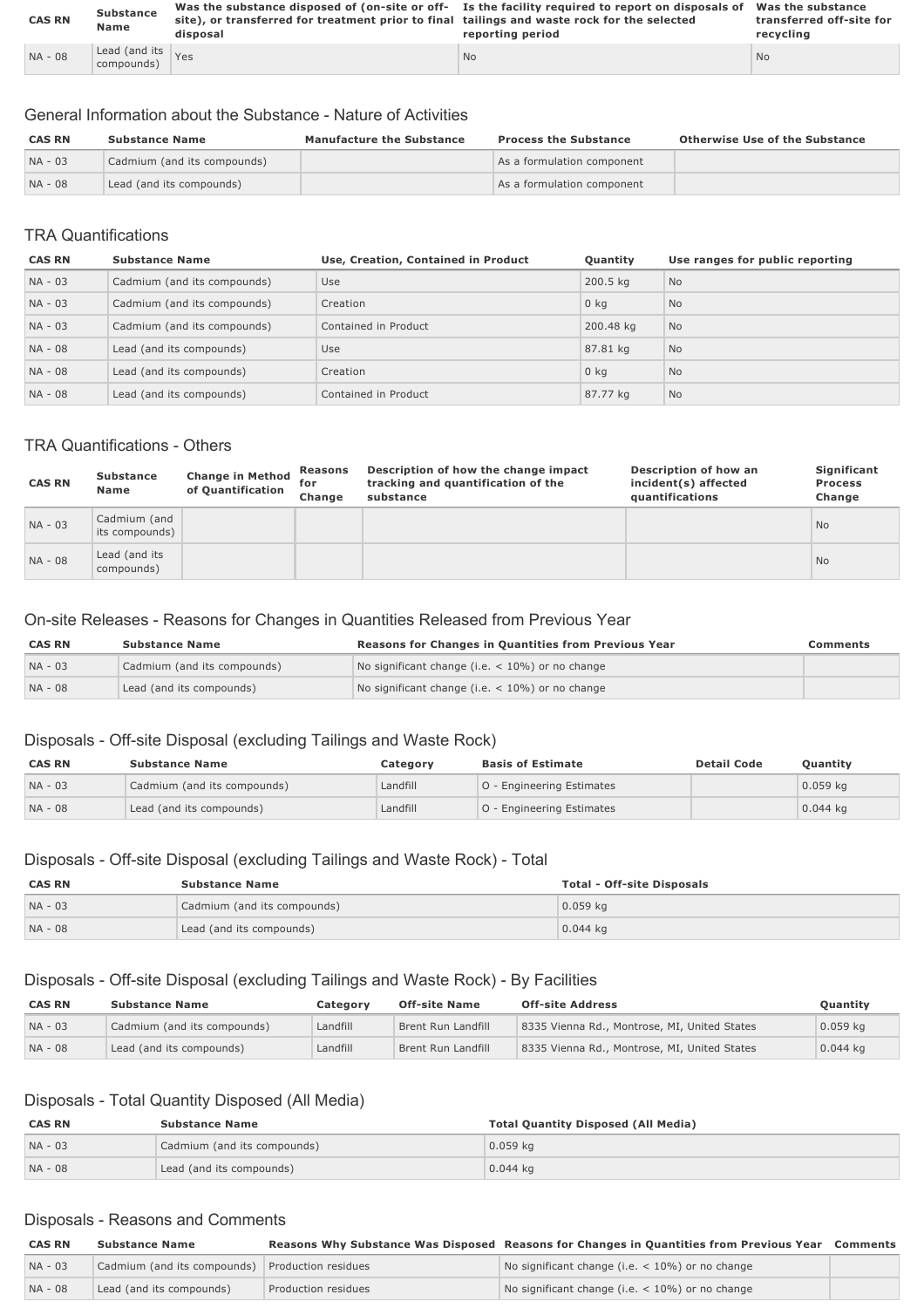#### Recycling - Reasons and Comments

| <b>CAS RN</b> | <b>Substance Name</b>          | <b>Reasons Why Substance Was</b><br>Recycled | Reasons for Changes in Quantities Recycled from Previous<br>Year | <b>Comments</b> |
|---------------|--------------------------------|----------------------------------------------|------------------------------------------------------------------|-----------------|
| NA - 03       | Cadmium (and its<br>compounds) |                                              | No significant change (i.e. $<$ 10%) or no change                |                 |
| NA - 08       | Lead (and its compounds)       |                                              | No significant change (i.e. $<$ 10%) or no change                |                 |

#### Comparison Report - Enters, Creation, Contained in Product

| <b>CAS RN</b> | <b>Substance Name</b>          | Is<br><b>Breakdown</b> | Category                     | Quantity  | <b>Last Reported</b><br>Quantity | <b>Reporting Period of Last</b><br><b>Reported Quantity</b> | Change       | % Change |
|---------------|--------------------------------|------------------------|------------------------------|-----------|----------------------------------|-------------------------------------------------------------|--------------|----------|
| $NA - 03$     | Cadmium (and its<br>compounds) | <b>No</b>              | Enters the facility<br>(Use) | 200.5 kg  | $213$ kg                         | 2016                                                        | $-12.5$      | $-5.87$  |
| $NA - 03$     | Cadmium (and its<br>compounds) | <b>No</b>              | Creation                     | $0$ kg    | 0 <sub>kq</sub>                  | 2016                                                        | $\mathbf{0}$ |          |
| $NA - 03$     | Cadmium (and its<br>compounds) | <b>No</b>              | Contained in<br>Product      | 200.48 kg | 212.96 kg                        | 2016                                                        | $-12.48$     | $-5.86$  |
| NA - 08       | Lead (and its<br>compounds)    | <b>No</b>              | Enters the facility<br>(Use) | 87.81 kg  | 133.2 kg                         | 2016                                                        | $-45.39$     | $-34.08$ |
| NA - 08       | Lead (and its<br>compounds)    | <b>No</b>              | Creation                     | $0$ kg    | 0 <sub>kq</sub>                  | 2016                                                        | $\mathbf{0}$ |          |
| NA - 08       | Lead (and its<br>compounds)    | <b>No</b>              | Contained in<br>Product      | 87.77 kg  | 133.17 kg                        | 2016                                                        | $-45.40$     | $-34.09$ |

### Comparison Report Enters, Creation, Contained in Product : Reason(s) for Change

| <b>CAS RN</b> | <b>Substance Name</b>       | Reason(s) for Change | <b>Other Reason</b>                        |
|---------------|-----------------------------|----------------------|--------------------------------------------|
| $NA - 03$     | Cadmium (and its compounds) | Other                | cadmium containing pigment usage decreased |
| NA - 08       | Lead (and its compounds)    | Other                | change in quantity of pigment used         |

### Comparison Report - Disposals On-site, Off-site and Tailings and Waste Rock

| <b>CAS RN</b> | <b>Substance Name</b>          | Is<br><b>Breakdown</b> | Category                                                         | Quantity        | <b>Ouantity</b> | Last Reported Reporting Period of Last<br><b>Reported Quantity</b> | Change         | % Change |
|---------------|--------------------------------|------------------------|------------------------------------------------------------------|-----------------|-----------------|--------------------------------------------------------------------|----------------|----------|
| NA - 03       | Cadmium (and its<br>compounds) | <b>No</b>              | <b>Total On-site Disposals</b>                                   | 0 <sub>kq</sub> | 0 <sub>kg</sub> | 2016                                                               | $\mathbf{0}$   |          |
| NA - 03       | Cadmium (and its<br>compounds) | <b>No</b>              | <b>Total Off-site Disposals</b>                                  | $0.059$ kg      | $0.038$ kg      | 2016                                                               | 0.021          | 55.26    |
| $NA - 03$     | Cadmium (and its<br>compounds) | No                     | Total Off-site transfer for<br>treatment Prior to Final Disposal | $0$ kg          | 0 <sub>kq</sub> | 2016                                                               | $\overline{0}$ |          |
| $NA - 03$     | Cadmium (and its<br>compounds) | <b>No</b>              | Total On-site Disposal of Tailings<br>and Waste Rock             | $0$ kg          | 0 <sub>kq</sub> | 2016                                                               | $\mathbf{0}$   |          |
| $NA - 03$     | Cadmium (and its<br>compounds) | No                     | Total Off-site Disposal of Tailings<br>and Waste Rock            | $0$ kg          | 0 <sub>kq</sub> | 2016                                                               | $\mathbf{0}$   |          |
| NA - 08       | Lead (and its<br>compounds)    | <b>No</b>              | <b>Total On-site Disposals</b>                                   | 0 <sub>kq</sub> | 0 <sub>kq</sub> | 2016                                                               | $\mathbf{0}$   |          |
| NA - 08       | Lead (and its<br>compounds)    | No                     | <b>Total Off-site Disposals</b>                                  | $0.044$ kg      | $0.029$ kg      | 2016                                                               | 0.015          | 51.72    |
| NA - 08       | Lead (and its<br>compounds)    | No                     | Total Off-site transfer for<br>treatment Prior to Final Disposal | $0$ kg          | 0 <sub>kq</sub> | 2016                                                               | $\mathbf 0$    |          |
| NA - 08       | Lead (and its<br>compounds)    | <b>No</b>              | Total On-site Disposal of Tailings<br>and Waste Rock             | $0$ kg          | 0 <sub>kq</sub> | 2016                                                               | $\Omega$       |          |
| NA - 08       | Lead (and its<br>compounds)    | No                     | Total Off-site Disposal of Tailings<br>and Waste Rock            | $0$ kg          | 0 <sub>kq</sub> | 2016                                                               | $\mathbf{0}$   |          |

# Comparison Report - Disposals On-site, Off-site and Tailings and Waste Rock - Reason(s) for Change

| <b>CAS RN</b> | <b>Substance Name</b>       | Reason(s) for Change                           | <b>Other Reason</b>                  |
|---------------|-----------------------------|------------------------------------------------|--------------------------------------|
| $NA - 03$     | Cadmium (and its compounds) | No reasons - quantities approximately the same |                                      |
| $NA - 08$     | Lead (and its compounds)    | Other                                          | change in quantities of pigment used |

#### Pollution Prevention

Does the facility have a documented pollution prevention plan?

a) Please check all that apply **Plan was prepared or implemented for another government jurisdiction (i.e. other Federal** government department, province, municipality). Specify name in comments field below.

Yes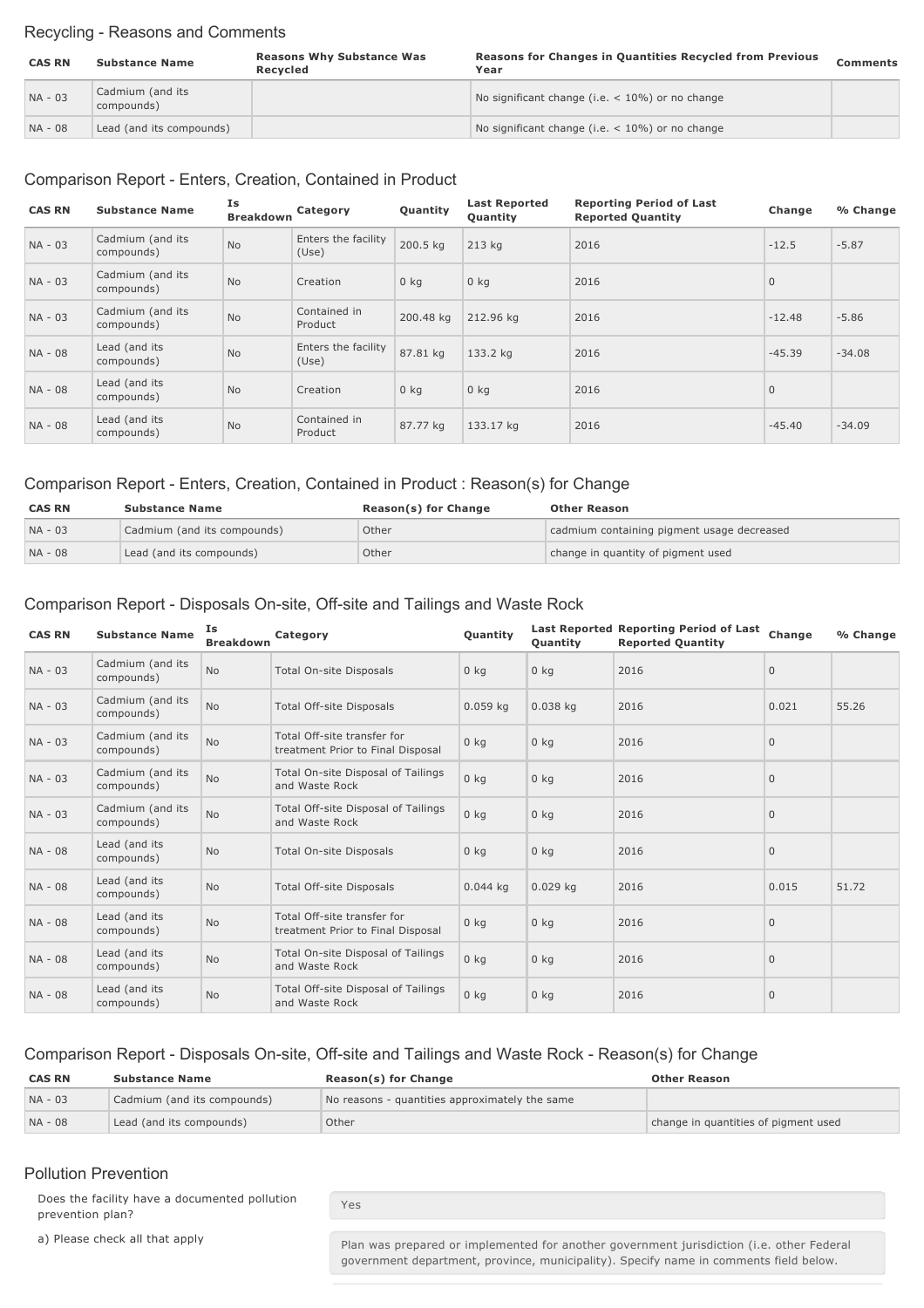b) Did the facility update their plan in the current reporting year?

Please summarize your pollution prevention plan. If you selected "Substances", please specify the substances that were addressed in your plan (this information will be publicly available).

Did the facility complete any pollution prevention activities in the current NPRI reporting year

| N٥                            |  |
|-------------------------------|--|
| Ontario toxics reduction plan |  |

Yes

#### Pollution Prevention Activities

# **Category Activity Activity Activity Activity Activity Activity Activity Activity Activity Activity Activity Activity Activity Activity Activity Activity Activity Activity Activity A** Equipment or Process Modification Good Operating Practice or Training Inventory Management or Purchasing Techniques Materials or feedstock substitution Substituted materials Onsite Reuse, Recycling or Recovery Instituted recirculation within a process waste resin is ground up and reused Other Pollution Prevention Activities Product Design or Reformulation Spill and Leak Prevention

### Progress on TRA Plan - Objectives

| <b>CAS RN</b> | <b>Substance Name</b>       | <b>Objectives</b>                                         |
|---------------|-----------------------------|-----------------------------------------------------------|
| $NA - 03$     | Cadmium (and its compounds) | decreased use of cadmium of 43.6kg or 32 percent annually |
| NA - 08       | Lead (and its compounds)    | none                                                      |

### Progress on TRA Plan - Use Targets

| <b>CAS RN</b> | <b>Substance Name</b>          | <b>Ouantity</b>       | Years                 | <b>Description of Target</b>                                                                                     |
|---------------|--------------------------------|-----------------------|-----------------------|------------------------------------------------------------------------------------------------------------------|
| NA - 03       | Cadmium (and its<br>compounds) | 43.6 kg               |                       | decreased use of cadmium of 43.6kg or 32 percent annually by replacement of one materbatch<br>containing cadmium |
| NA - 08       | Lead (and its<br>compounds)    | No quantity<br>target | No timeline<br>target |                                                                                                                  |

#### Progress on TRA Plan - Creation Targets

| <b>CAS RN</b> | <b>Substance Name</b>       | Ouantitv           | Years              | <b>Description of Target</b> |
|---------------|-----------------------------|--------------------|--------------------|------------------------------|
| $NA - 03$     | Cadmium (and its compounds) | No quantity target | No timeline target |                              |
| $NA - 08$     | Lead (and its compounds)    | No quantity target | No timeline target |                              |

#### Progress on TRA Plan - Toxic Reduction Options Implemented

| <b>CAS RN</b> | <b>Substance</b><br><b>Name</b>                      | <b>Activity</b>          |         | Steps that were taken in<br>the reporting period to<br>implement the toxic<br>reduction option | <b>Public</b><br>the                                   | summary of<br>description of<br>the steps | Comparison of the steps that were<br>described in the plan for<br>implementation with the actual steps<br>taken during the reporting period | <b>Public summary of the</b><br>comparison of the steps                                                                           |                  |
|---------------|------------------------------------------------------|--------------------------|---------|------------------------------------------------------------------------------------------------|--------------------------------------------------------|-------------------------------------------|---------------------------------------------------------------------------------------------------------------------------------------------|-----------------------------------------------------------------------------------------------------------------------------------|------------------|
| $NA - 03$     | Cadmium<br>(and its<br>compounds)                    | Substituted<br>materials | decline | use of pigments containing<br>cadmium continues to                                             | use of<br>pigments<br>containing<br>cadmium<br>decline | continues to                              | A cadmium free substitute was described<br>in year one to reduce usage of cadmium.<br>Use of cadmium has continued to decline.              | A cadmium free substitute was<br>described in year one to reduce<br>usage of cadmium. Use of cadmium<br>has continued to decline. |                  |
| <b>CAS RN</b> | <b>Substance Name</b>                                |                          |         | Activity                                                                                       |                                                        |                                           | Will the timelines in the current version of the plan will be met                                                                           |                                                                                                                                   | <b>Comments:</b> |
| $NA - 03$     | Cadmium (and its compounds)<br>Substituted materials |                          |         | Yes                                                                                            |                                                        |                                           |                                                                                                                                             |                                                                                                                                   |                  |

### Progress on TRA Plan - Reductions due to Options Implemented - Materials or feedstock substitution

| <b>CAS RN</b> | <b>Substance Name Activity</b>                             |  | <b>Reductions due to Options Implemented</b><br>Quantity                                                                                                      |           |  |
|---------------|------------------------------------------------------------|--|---------------------------------------------------------------------------------------------------------------------------------------------------------------|-----------|--|
| NA - 03       | Cadmium (and its Substituted<br>materials<br>compounds)    |  | The amount of reduction in use of the substance at the facility during the reporting period that resulted<br>due to the steps described:                      |           |  |
| $NA - 03$     | Cadmium (and its<br>Substituted<br>materials<br>compounds) |  | The amount of reduction in <b>creation</b> of the substance at the facility during the reporting period that<br>resulted due to the steps described:          | No Amount |  |
| NA - 03       | Cadmium (and its<br>Substituted<br>compounds)<br>materials |  | The amount of reduction in the substance <b>contained in product</b> at the facility during the reporting period<br>that resulted due to the steps described: | 126 kg    |  |
|               |                                                            |  |                                                                                                                                                               |           |  |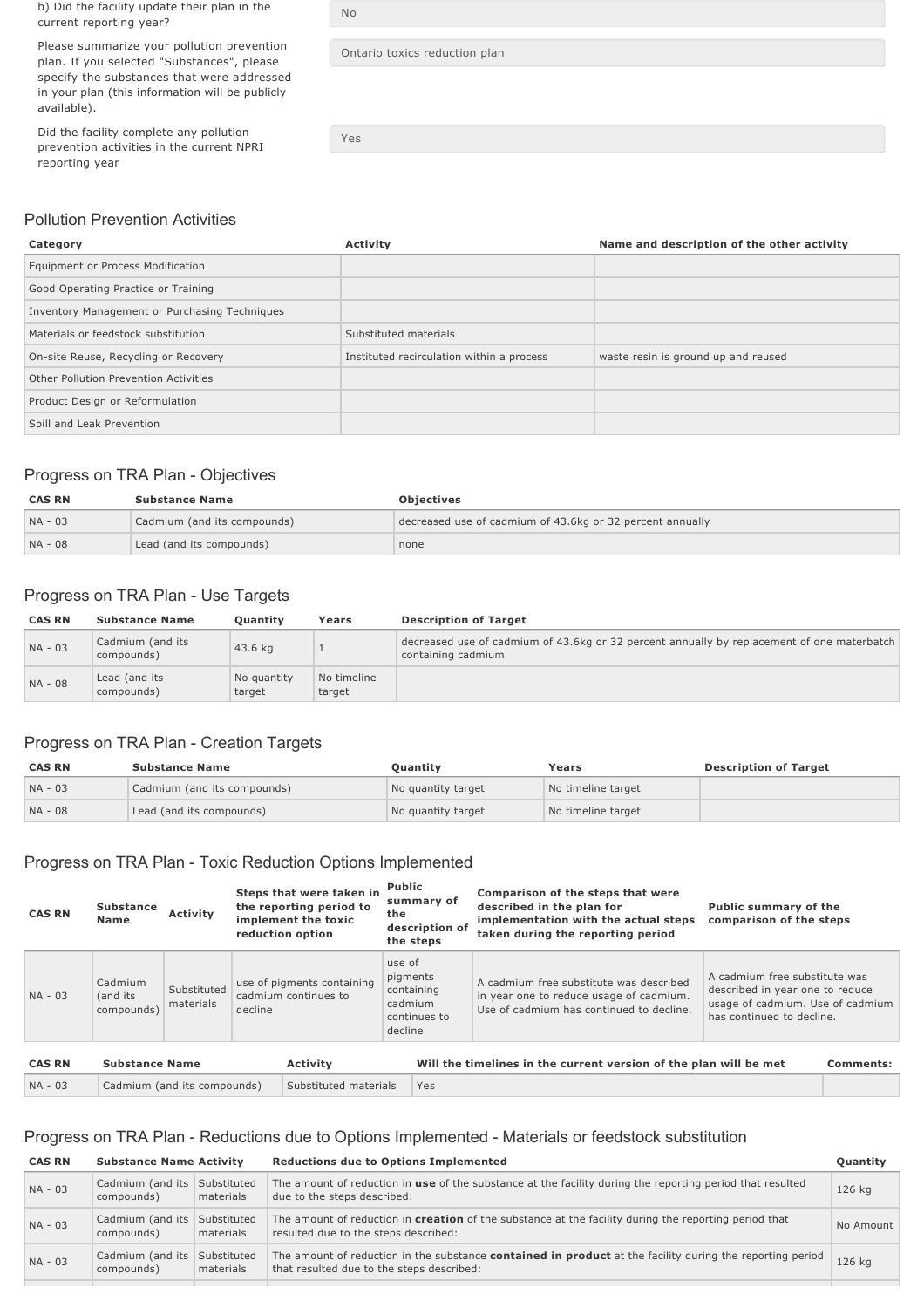| <b>CAS RN</b> | <b>Substance Name Activity</b> |                          | <b>Reductions due to Options Implemented</b>                                                                                                                                                    |           |  |
|---------------|--------------------------------|--------------------------|-------------------------------------------------------------------------------------------------------------------------------------------------------------------------------------------------|-----------|--|
| $NA - 03$     | Cadmium (and its<br>compounds) | Substituted<br>materials | The amount of reduction in <b>release to air</b> of the substance at the facility during the reporting period that<br>resulted due to the steps described:                                      | No Amount |  |
| $NA - 03$     | Cadmium (and its<br>compounds) | Substituted<br>materials | The amount of reduction in <b>release to water</b> of the substance at the facility during the reporting period<br>that resulted due to the steps described:                                    | No Amount |  |
| $NA - 03$     | Cadmium (and its<br>compounds) | Substituted<br>materials | The amount of reduction in <b>release to land</b> of the substance at the facility during the reporting period<br>that resulted due to steps described:                                         | No Amount |  |
| NA - 03       | Cadmium (and its<br>compounds) | Substituted<br>materials | The amount of reduction in the substance <b>disposed on-site</b> (including tailings and waste rocks) at the<br>facility during the reporting period that resulted due to the steps described:  | No Amount |  |
| $NA - 03$     | Cadmium (and its<br>compounds) | Substituted<br>materials | The amount of reduction in the substance <b>disposed off-site</b> (including tailings and waste rocks) at the<br>facility during the reporting period that resulted due to the steps described: | No Amount |  |
| NA - 03       | Cadmium (and its<br>compounds) | Substituted<br>materials | The amount of reduction in the substance recycled off-site at the facility during the reporting period that<br>resulted due to the steps described:                                             | No Amount |  |

# Progress on TRA Plan - Additional Actions

| <b>CAS RN</b> | <b>Substance</b><br>Name          | Were there any additional actions outside the plan<br>taken during the reporting period to reduce the use<br>and/or creation of the substance? | Describe any additional actions that<br>were taken during the reporting period<br>to achieve the plan's objectives | Provide a public summary<br>of the description of the<br>additional action taken |
|---------------|-----------------------------------|------------------------------------------------------------------------------------------------------------------------------------------------|--------------------------------------------------------------------------------------------------------------------|----------------------------------------------------------------------------------|
| NA - 03       | Cadmium<br>(and its<br>compounds) | <b>No</b>                                                                                                                                      |                                                                                                                    |                                                                                  |
| NA - 08       | Lead (and<br>its<br>compounds)    | <b>No</b>                                                                                                                                      |                                                                                                                    |                                                                                  |

### Progress on TRA Plan - Reductions due to additional actions taken

| <b>CAS RN</b> | <b>Substance Name</b>          | Reductions due to additional actions taken                                                                                                                                                         | Quantity |
|---------------|--------------------------------|----------------------------------------------------------------------------------------------------------------------------------------------------------------------------------------------------|----------|
| NA - 03       | Cadmium (and its<br>compounds) | The amount of reduction in use of the substance at the facility during the reporting period that resulted due to the<br>additional actions.                                                        |          |
| NA - 03       | Cadmium (and its<br>compounds) | The amount of reduction in creation of the substance at the facility during the reporting period that resulted due to the<br>additional actions.                                                   |          |
| NA - 03       | Cadmium (and its<br>compounds) | The amount of reduction in the substance contained in product at the facility during the reporting period that<br>resulted due to the additional actions.                                          |          |
| NA - 03       | Cadmium (and its<br>compounds) | The amount of reduction in release to air of the substance at the facility during the reporting period that resulted due<br>to the additional actions.                                             |          |
| NA - 03       | Cadmium (and its<br>compounds) | The amount of reduction in release to water of the substance at the facility during the reporting period that resulted<br>due to the additional actions.                                           |          |
| NA - 03       | Cadmium (and its<br>compounds) | The amount of reduction in <b>release to land</b> of the substance at the facility during the reporting period that resulted<br>due to additional actions.                                         |          |
| NA - 03       | Cadmium (and its<br>compounds) | The amount of reduction in the substance <b>disposed on-site</b> (including tailings and waste rocks) at the facility during<br>the reporting period that resulted due to the additional actions.  |          |
| NA - 03       | Cadmium (and its<br>compounds) | The amount of reduction in the substance <b>disposed off-site</b> (including tailings and waste rocks) at the facility during<br>the reporting period that resulted due to the additional actions. |          |
| NA - 03       | Cadmium (and its<br>compounds) | The amount of reduction in the substance recycled off-site at the facility during the reporting period that resulted<br>due to the additional actions.                                             |          |
| NA - 08       | Lead (and its<br>compounds)    | The amount of reduction in use of the substance at the facility during the reporting period that resulted due to the<br>additional actions.                                                        |          |
| NA - 08       | Lead (and its<br>compounds)    | The amount of reduction in creation of the substance at the facility during the reporting period that resulted due to the<br>additional actions.                                                   |          |
| NA - 08       | Lead (and its<br>compounds)    | The amount of reduction in the substance contained in product at the facility during the reporting period that<br>resulted due to the additional actions.                                          |          |
| NA - 08       | Lead (and its<br>compounds)    | The amount of reduction in release to air of the substance at the facility during the reporting period that resulted due<br>to the additional actions.                                             |          |
| NA - 08       | Lead (and its<br>compounds)    | The amount of reduction in <b>release to water</b> of the substance at the facility during the reporting period that resulted<br>due to the additional actions.                                    |          |
| NA - 08       | Lead (and its<br>compounds)    | The amount of reduction in release to land of the substance at the facility during the reporting period that resulted<br>due to additional actions.                                                |          |
| NA - 08       | Lead (and its<br>compounds)    | The amount of reduction in the substance <b>disposed on-site</b> (including tailings and waste rocks) at the facility during<br>the reporting period that resulted due to the additional actions.  |          |
| NA - 08       | Lead (and its<br>compounds)    | The amount of reduction in the substance <b>disposed off-site</b> (including tailings and waste rocks) at the facility during<br>the reporting period that resulted due to the additional actions. |          |
| NA - 08       | Lead (and its<br>compounds)    | The amount of reduction in the substance recycled off-site at the facility during the reporting period that resulted<br>due to the additional actions.                                             |          |

#### Progress on TRA Plan - Amendments

**Name**

Cadmium (and its No

 $NA - 03$ 

**Substance Were any amendments made to the toxic substance reduction plan during the reporting period**

**Description any amendments that were made to the toxic substance reduction plan during the reporting period**

**Provide a public summary of the description of any amendments that were made to the toxic substance reduction plan during the reporting period**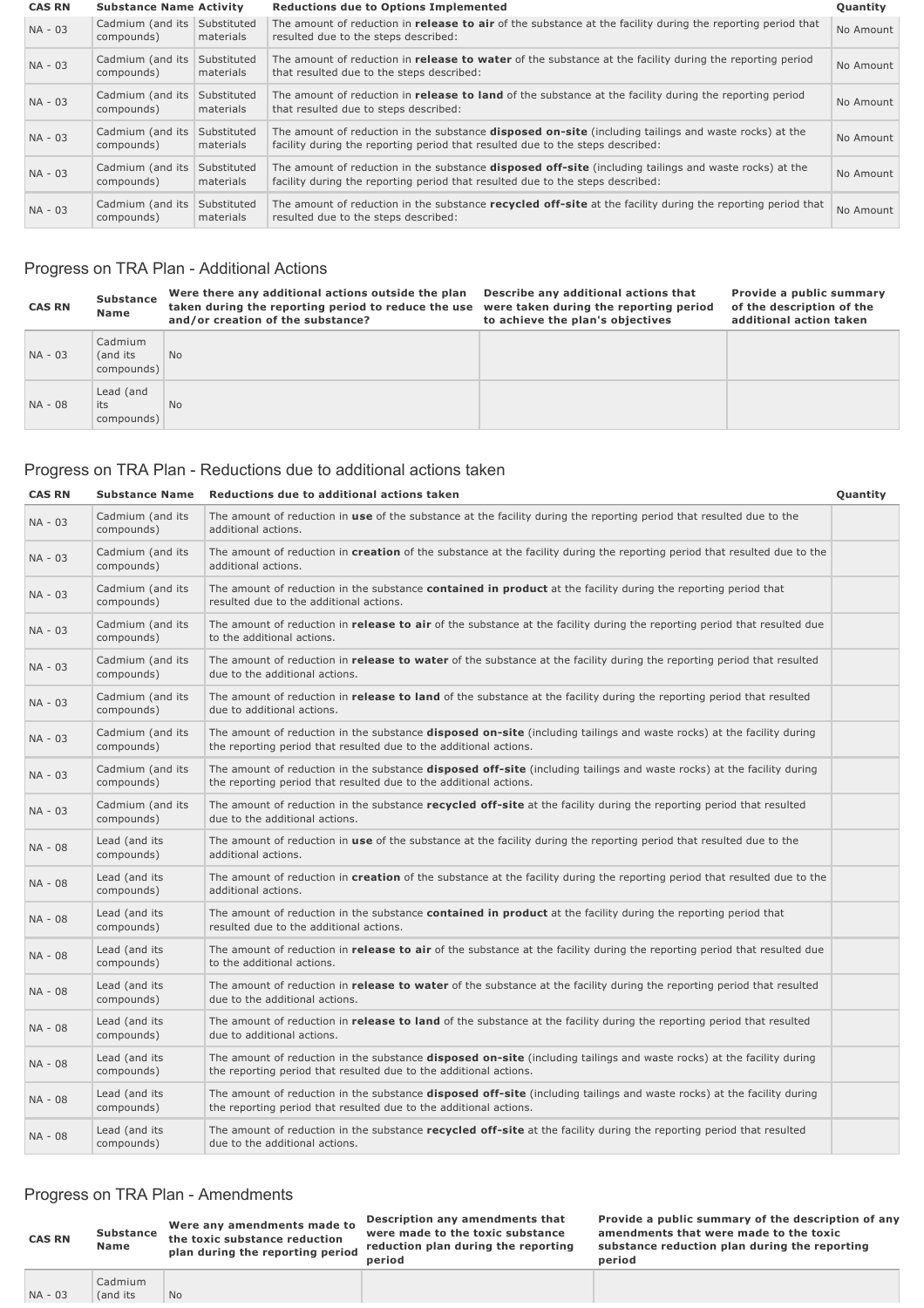| <b>CAS RN</b>                           | <b>Substance</b><br><b>Name</b> | Were any amendments made to<br>the toxic substance reduction<br>plan during the reporting period | period                                       | Description any amendments that<br>were made to the toxic substance<br>reduction plan during the reporting | period                             | Provide a public summary of the description of any<br>amendments that were made to the toxic<br>substance reduction plan during the reporting |
|-----------------------------------------|---------------------------------|--------------------------------------------------------------------------------------------------|----------------------------------------------|------------------------------------------------------------------------------------------------------------|------------------------------------|-----------------------------------------------------------------------------------------------------------------------------------------------|
|                                         | compounds)                      |                                                                                                  |                                              |                                                                                                            |                                    |                                                                                                                                               |
| NA - 08                                 | Lead (and<br>its<br>compounds)  | <b>No</b>                                                                                        |                                              |                                                                                                            |                                    |                                                                                                                                               |
| Empty                                   |                                 |                                                                                                  |                                              |                                                                                                            |                                    | Version: 3.13.0                                                                                                                               |
| Terms and Conditions                    | Transparency                    |                                                                                                  |                                              |                                                                                                            |                                    |                                                                                                                                               |
| About us                                |                                 | <b>News</b>                                                                                      |                                              | <b>Contact us</b>                                                                                          |                                    | <b>Stay connected</b>                                                                                                                         |
| <b>HEALTH</b><br>healthycanadians.gc.ca |                                 | <b>TRAVEL</b><br>travel.gc.ca                                                                    | <b>SERVICE CANADA</b><br>servicecanada.gc.ca | <b>JOBS</b><br>jobbank.gc.ca                                                                               | <b>ECONOMY</b><br>actionplan.gc.ca | Canada.gc.ca                                                                                                                                  |